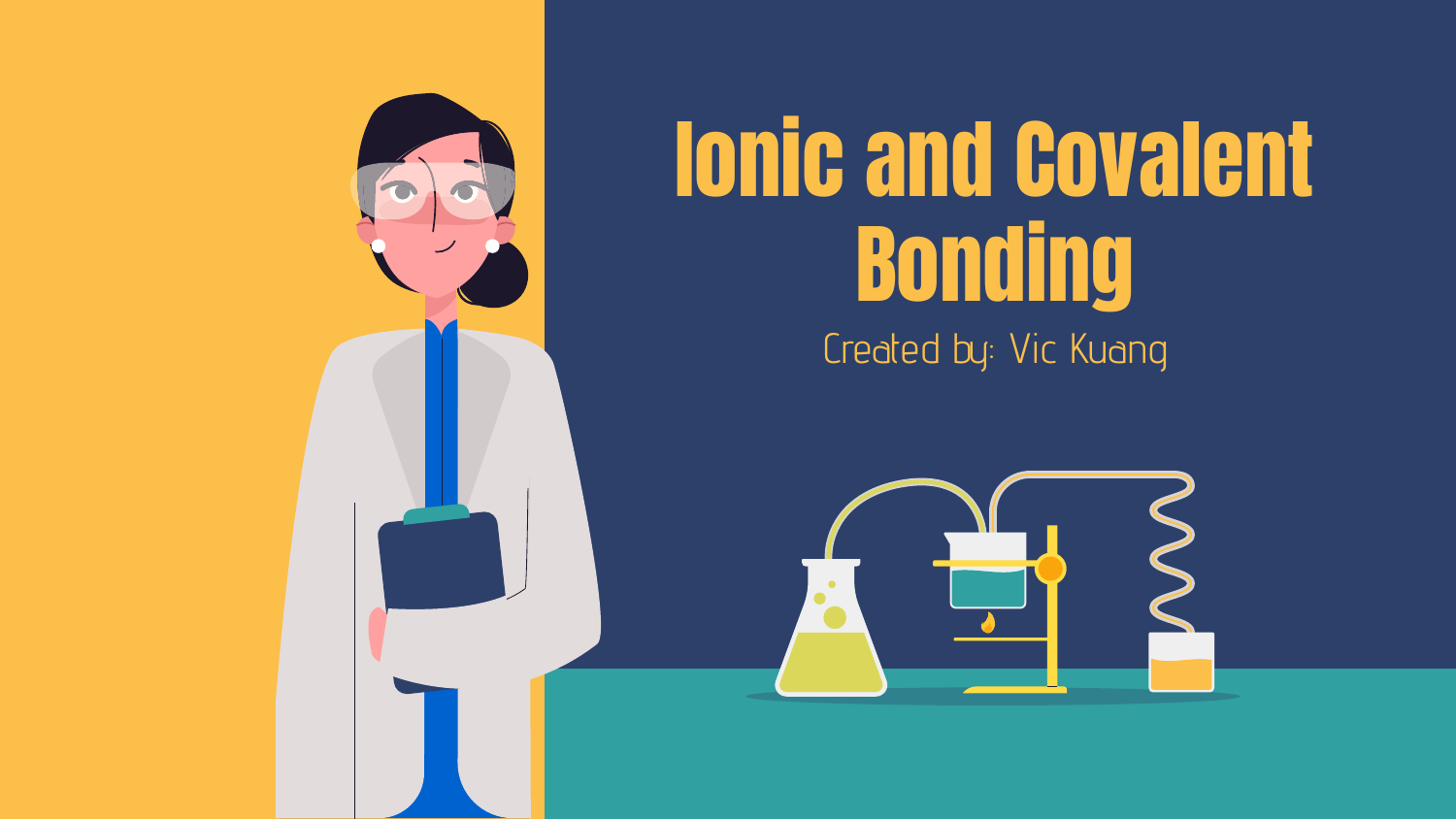# What is a **Chemical Bond?**

A **chemical bond** is formed when the nucleus of one atom pulls on the electrons of another.

The bond is formed by **transferring** or **sharing electrons**. We are going to talk about 2 types of bonds: lonic and Covalent.

The type of bond is determined by **electronegativity difference**..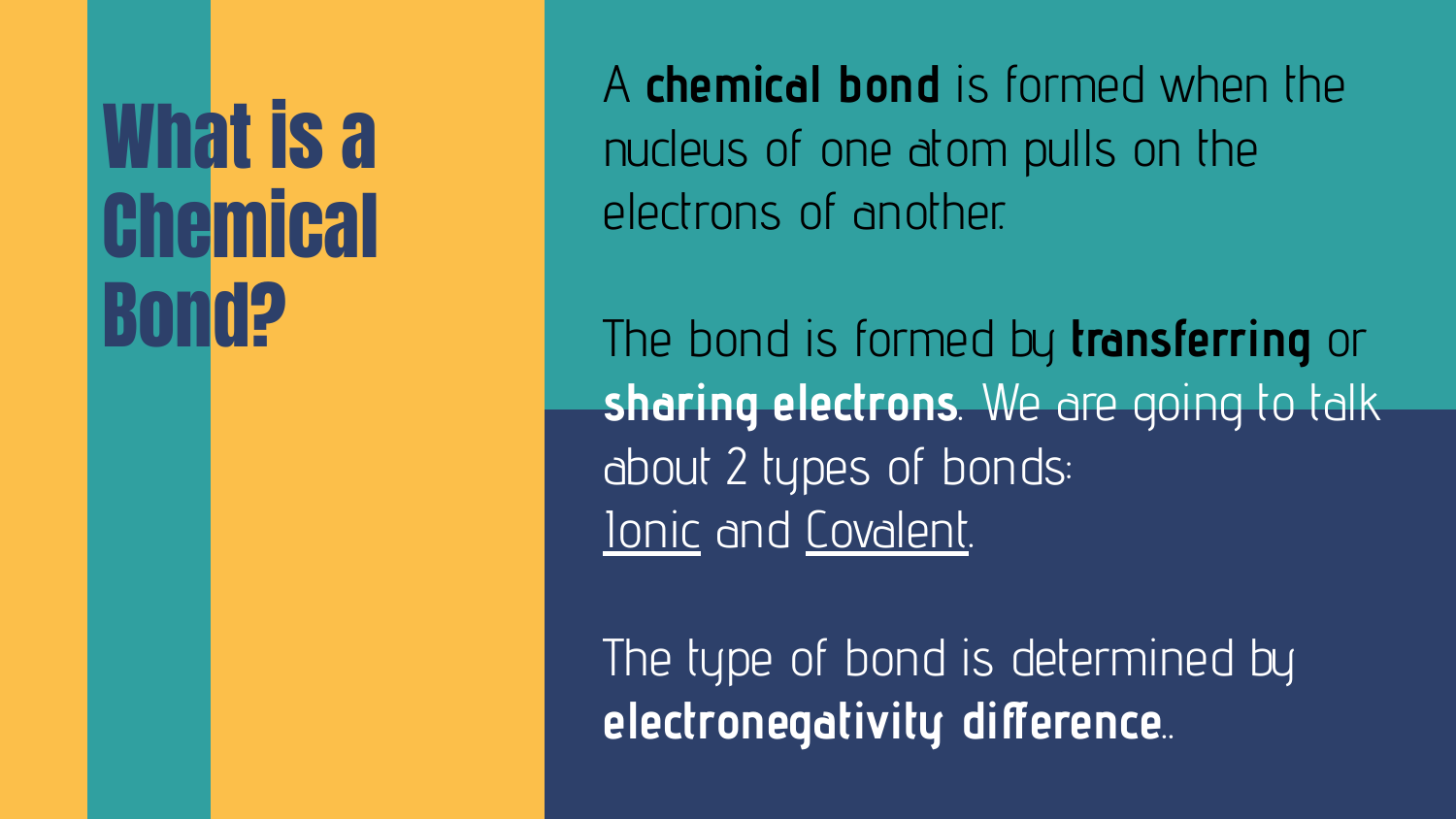#### **Electronegativity iference**

**Electronegativity** describes the degree to which the atom **attracts electrons** in a chemical bond.

If the electronegativity difference is 2 or more, then the bond is **IONIC**. If the electronegativity difference is less than 2, then the bond is **COVALENT.**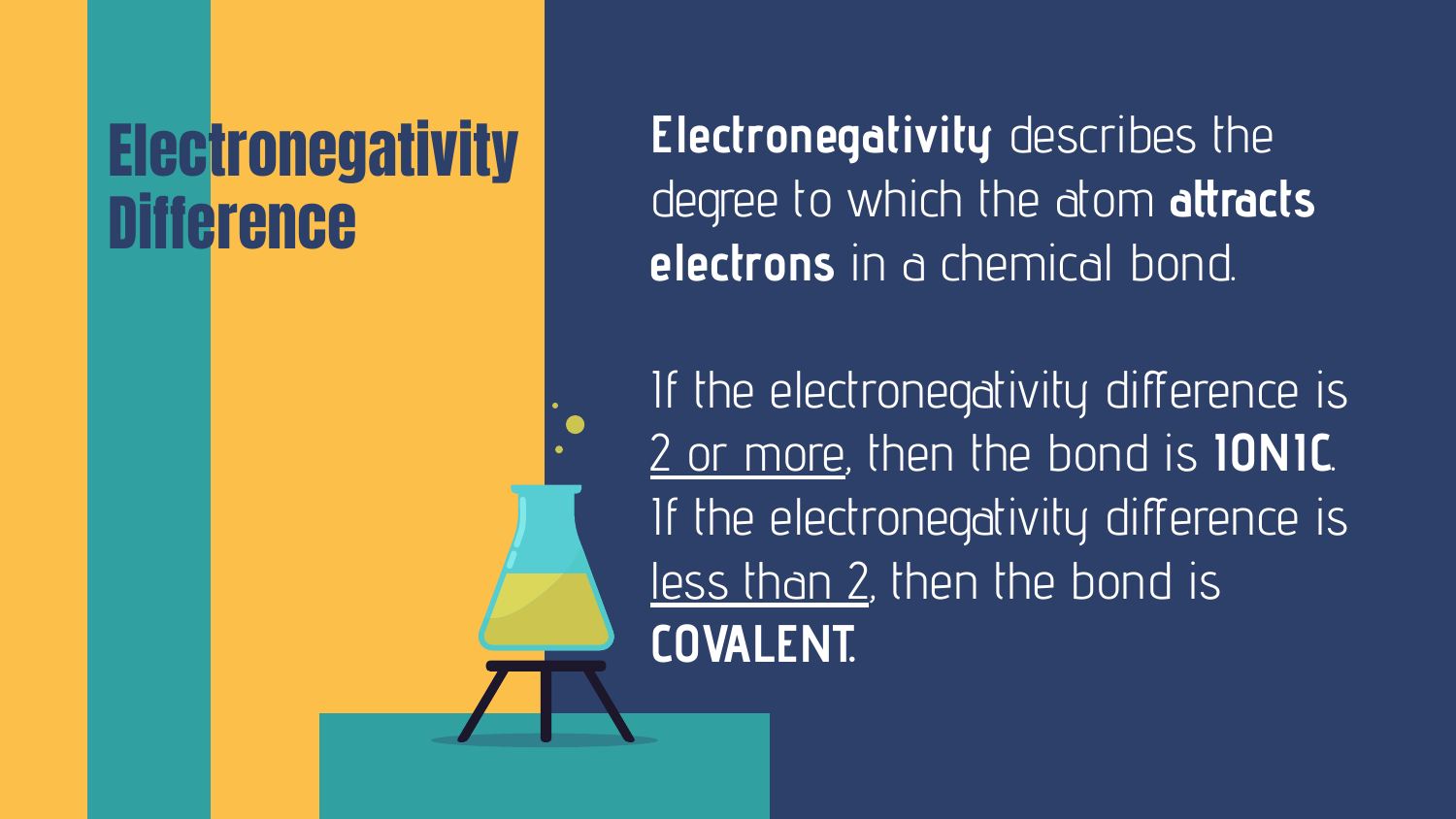#### How to find electronegativity **difference**

To find the electronegativity of two atoms, simply **look up their electronegativity value**.

For example, "Helium Electronegativity", "Fluorine Electronegativity", etc.

Once you find out the electronegativity values of both atoms, **subtract them**.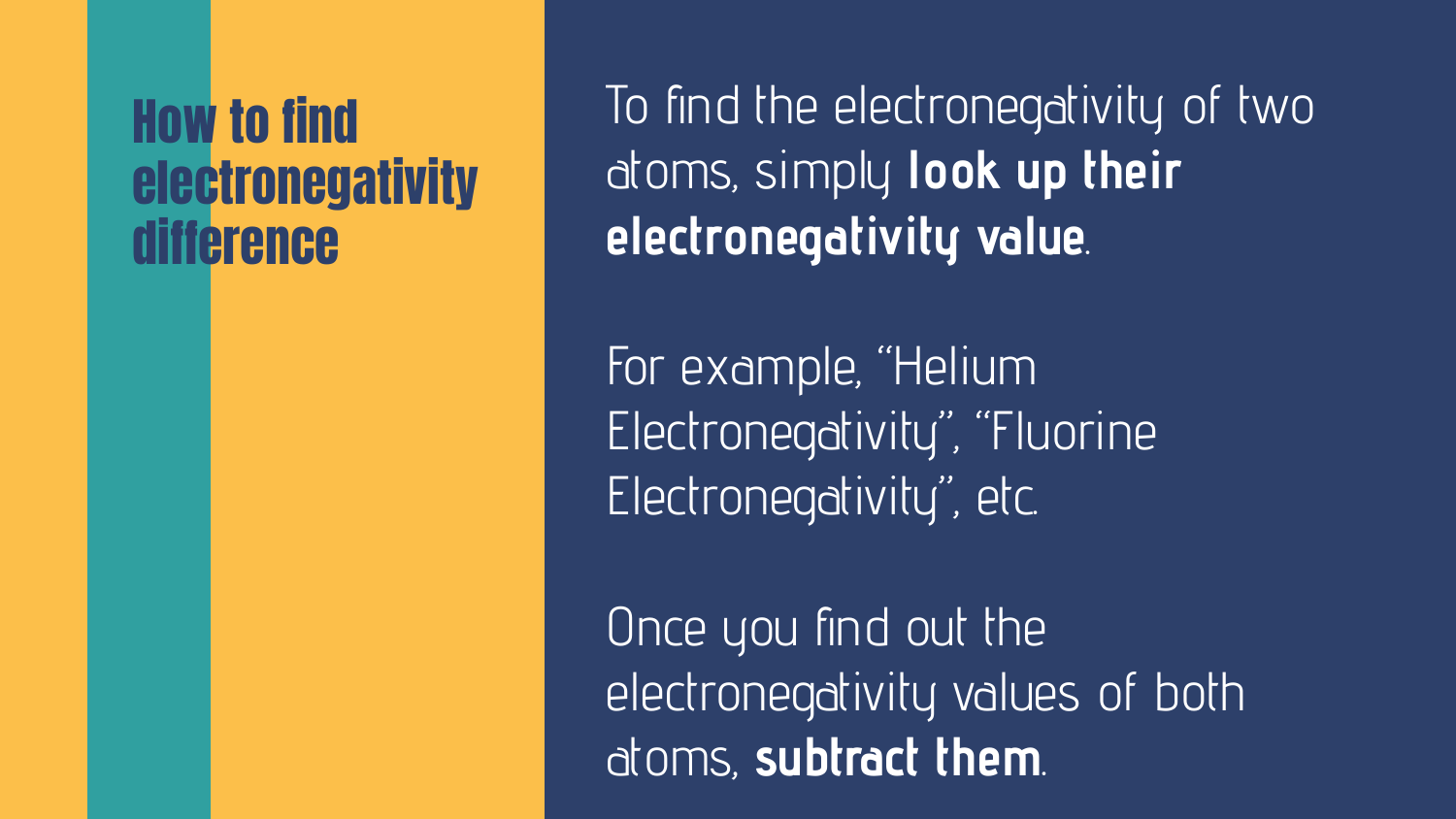### Ionic Bonding

**Ionic bonding** is the **TRANSFER** of valence electrons between atoms. It is formed when a **METAL** transfers one or more valence electrons to a **NONMETAL.** In ionic bonding, you want the atoms to have an electron number of either O or 8. Lewis electron dot structures show what happens to

the valence electrons.

**Losing** an electron is a **positive charge** and **gaining** an electron is a **negative charge**. In the example, Na becomes a positive charge for losing an electron and CI becomes a negative charge for gaining an electron

Lewis Dot Structure Ionic Compounds

 $\text{Na}_{\cdot}$ ;  $\ddot{C}$  :  $\rightarrow$   $\text{[Na]}^+$  [: $\ddot{C}$  :]<sup>-</sup>

electron transer trom<br>sodium to chlorine

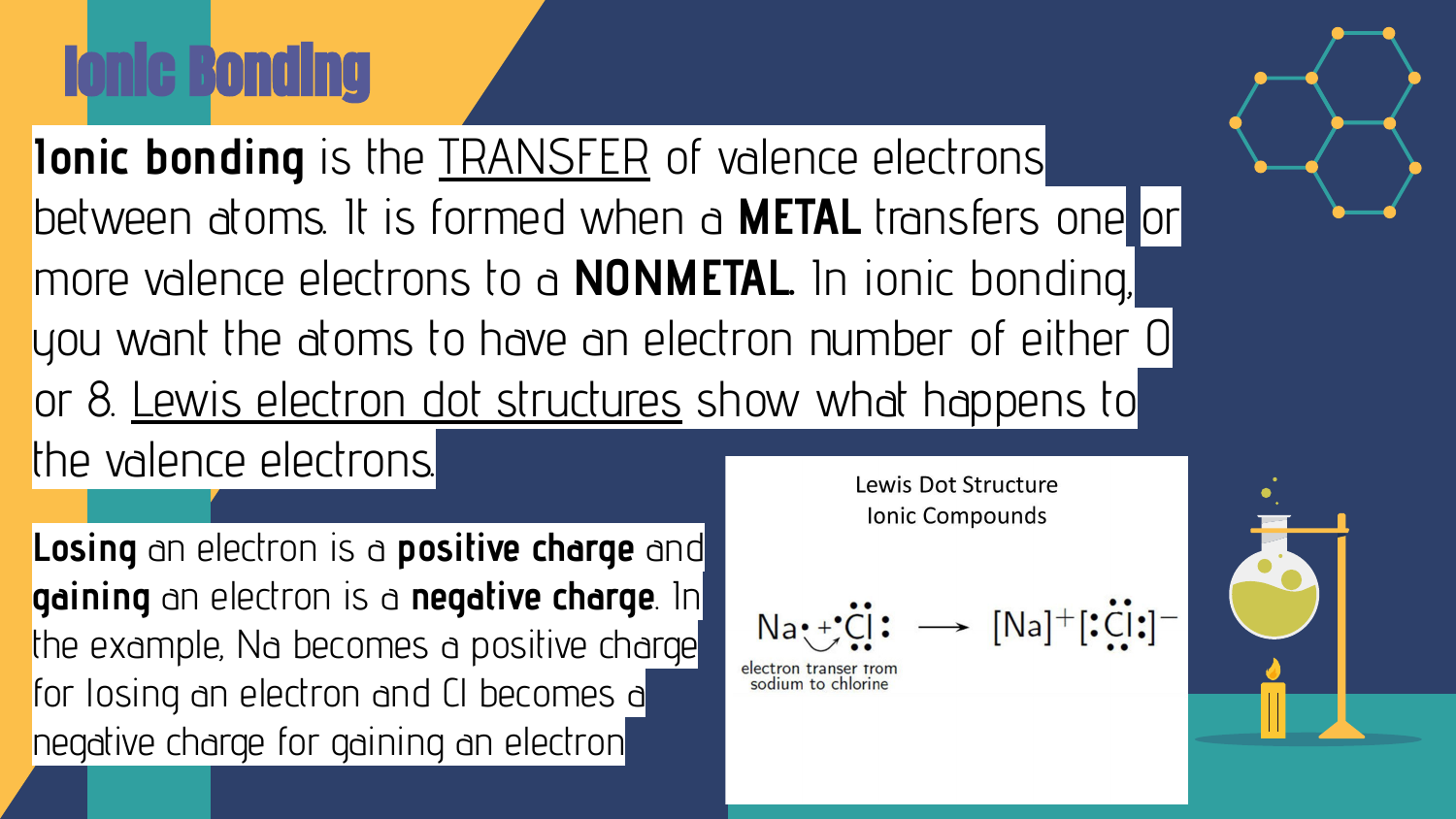# Properties of Ionic Substances

Ionic substances have a number of properties that can help distinguish them from other substances. They are:

- **- hard**
- **good conductors** of heat and electricity in their liquid form
- **high melting** and **boiling points**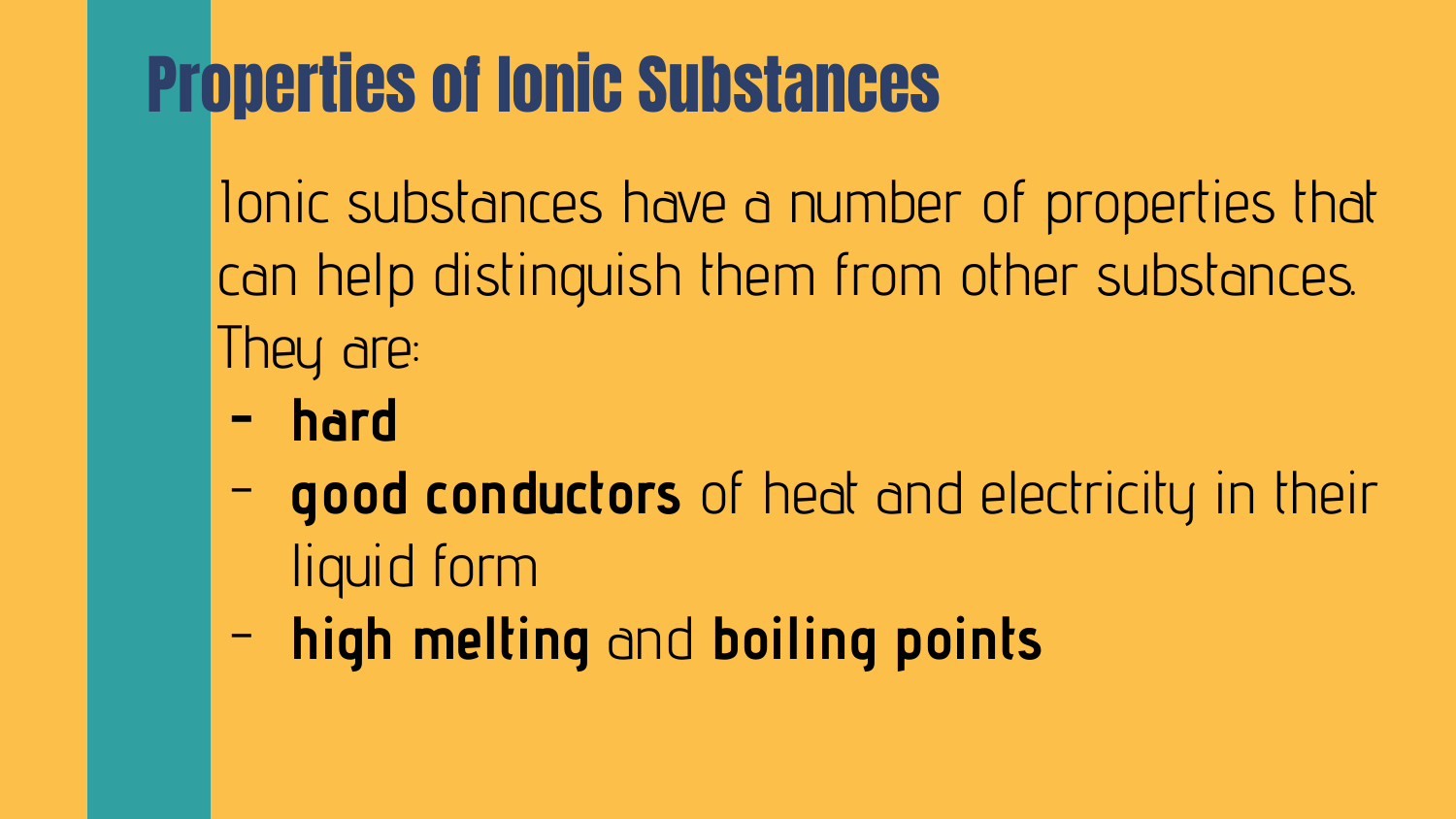## Covalent Bonding

**Covalent bonding** is the **SHARING** of valence electrons between atoms. It is formed two atoms, **BOTH NONMETALS** share electrons. In covalent bonding, the atoms share between them and **don't become ions**. Lewis dot structures show the forming of covalent bonds,

In the example, you can see how the atoms are **sharing** electrons instead of transferring electrons.

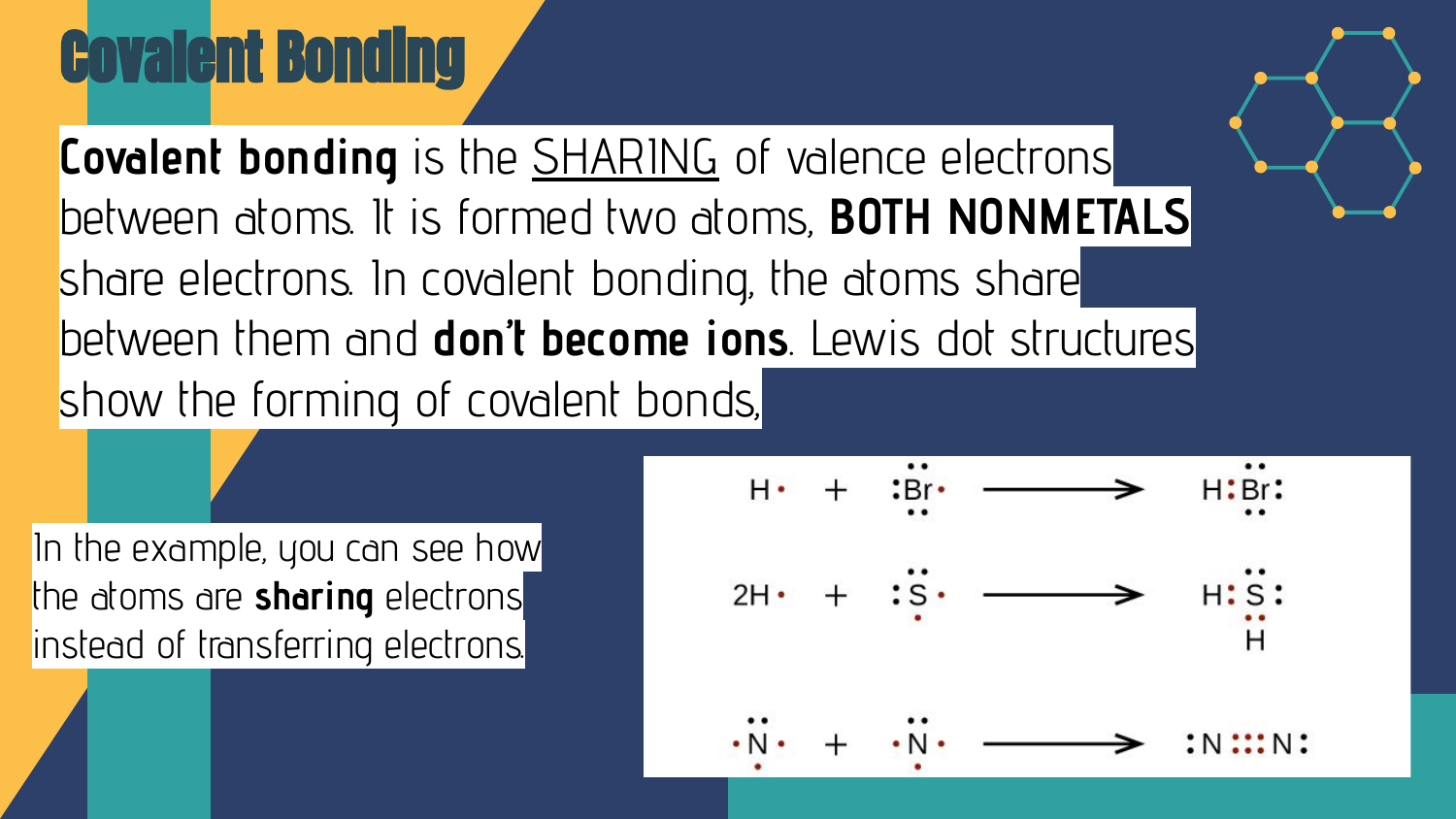#### Properties of Covalent Compounds

When a covalent compound is made, it gains new properties because it is a new substance. They are:

- **- soft**
- **- low melting/boiling points**
- **poor conductors** of heat and electricity.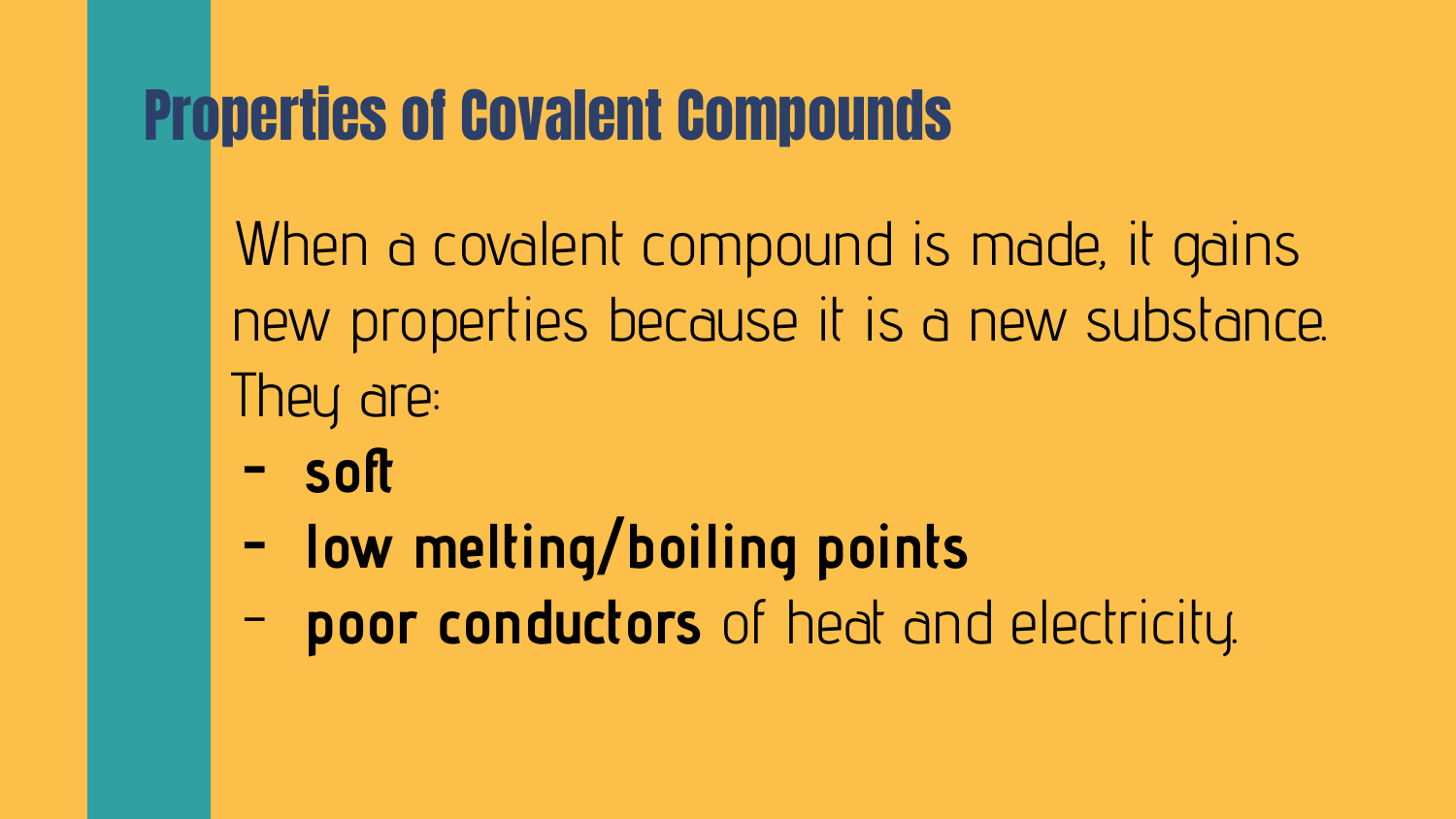#### **Periodic Table of the Elements**



94

Pu

Putanium

95

Am

**Americium** GAD

96

 $cm$ 

Curium<br>CHT

 $\sqrt{2}$ 

**Bk** 

Berkellum

 $18$ 

Cf

Californium

 $^{92}$ 

Es

Einsteinium

100

Fm

Farettum

 $057$ 

101

Md

Maindalestum

 $148.388$ 

102

No

Nebabian.

103

Lr

Lewisantum

 $\frac{010}{69.0104}$ 

89

Ac

Actinium<br>
227)<br>24-032-042

 $90$ 

Th

Therium<br>23204

n

Pa

Protactinium<br>23124<br>1815/2512

 $22$ 

U

Uranium<br>23803

93

**Np** 

Nephysical

 $\frac{dm}{16800M}$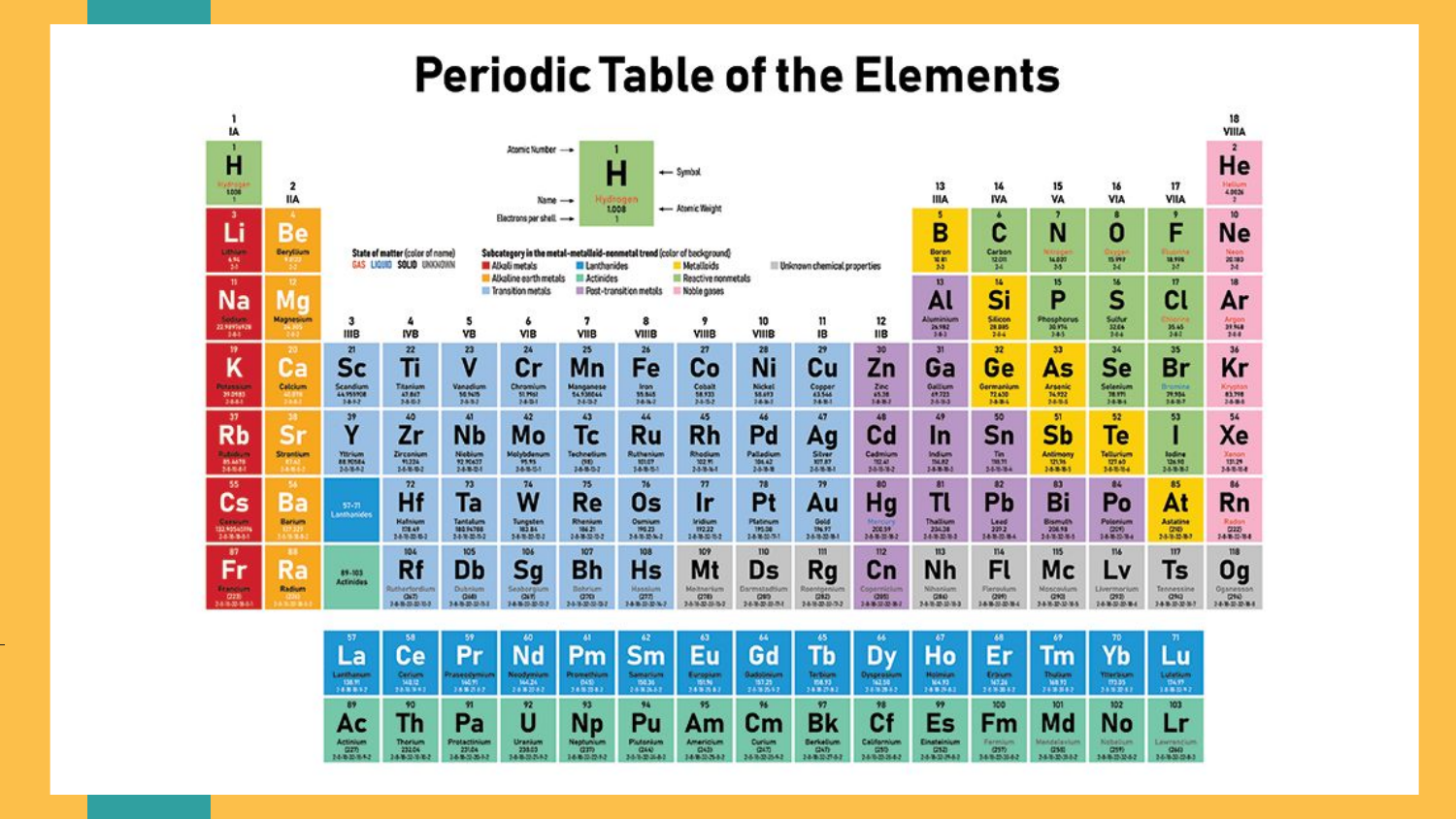#### Here is a link to a more detailed periodic table:

# <https://www.webelements.com/>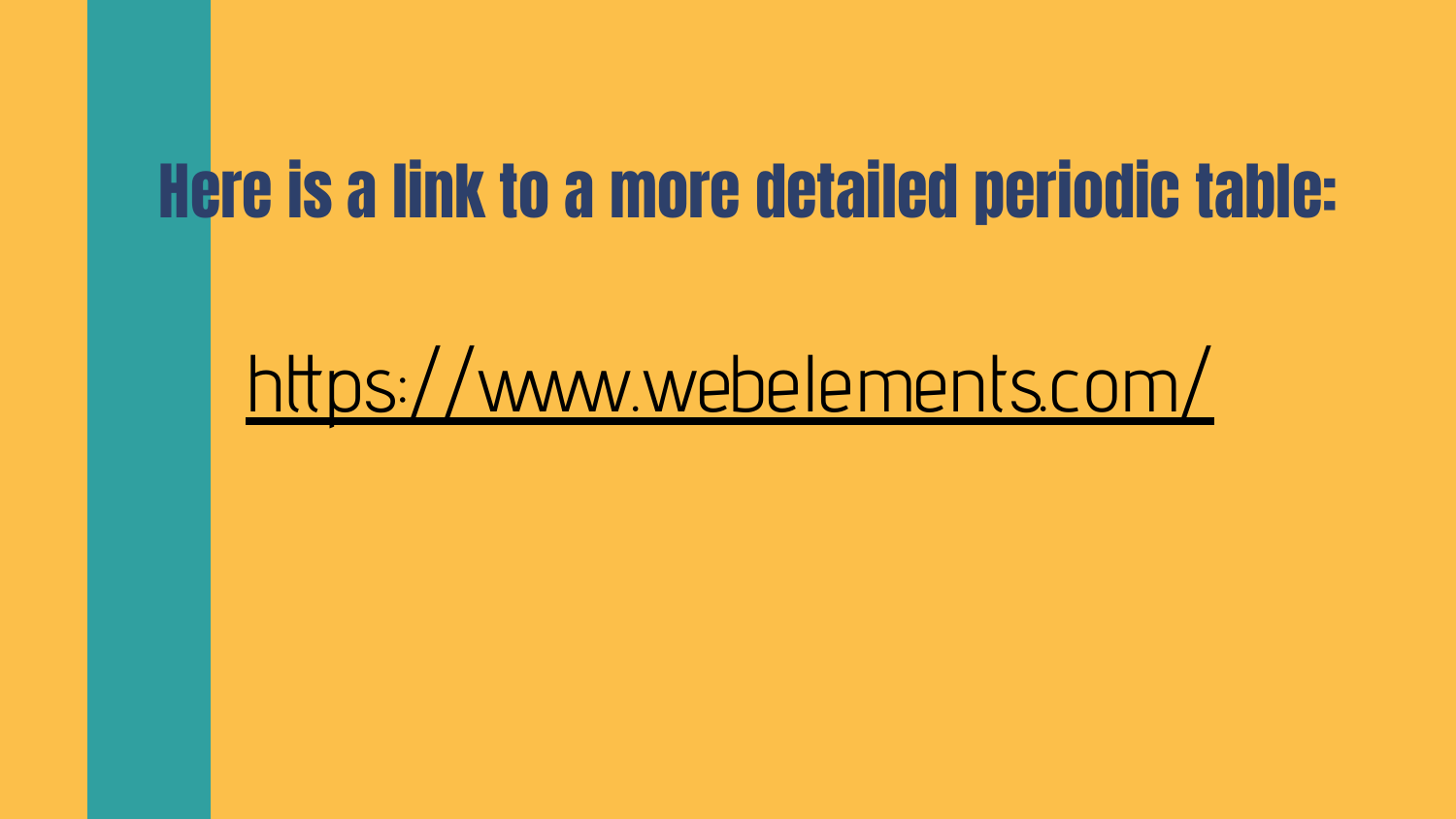



Does anyone have any questions?